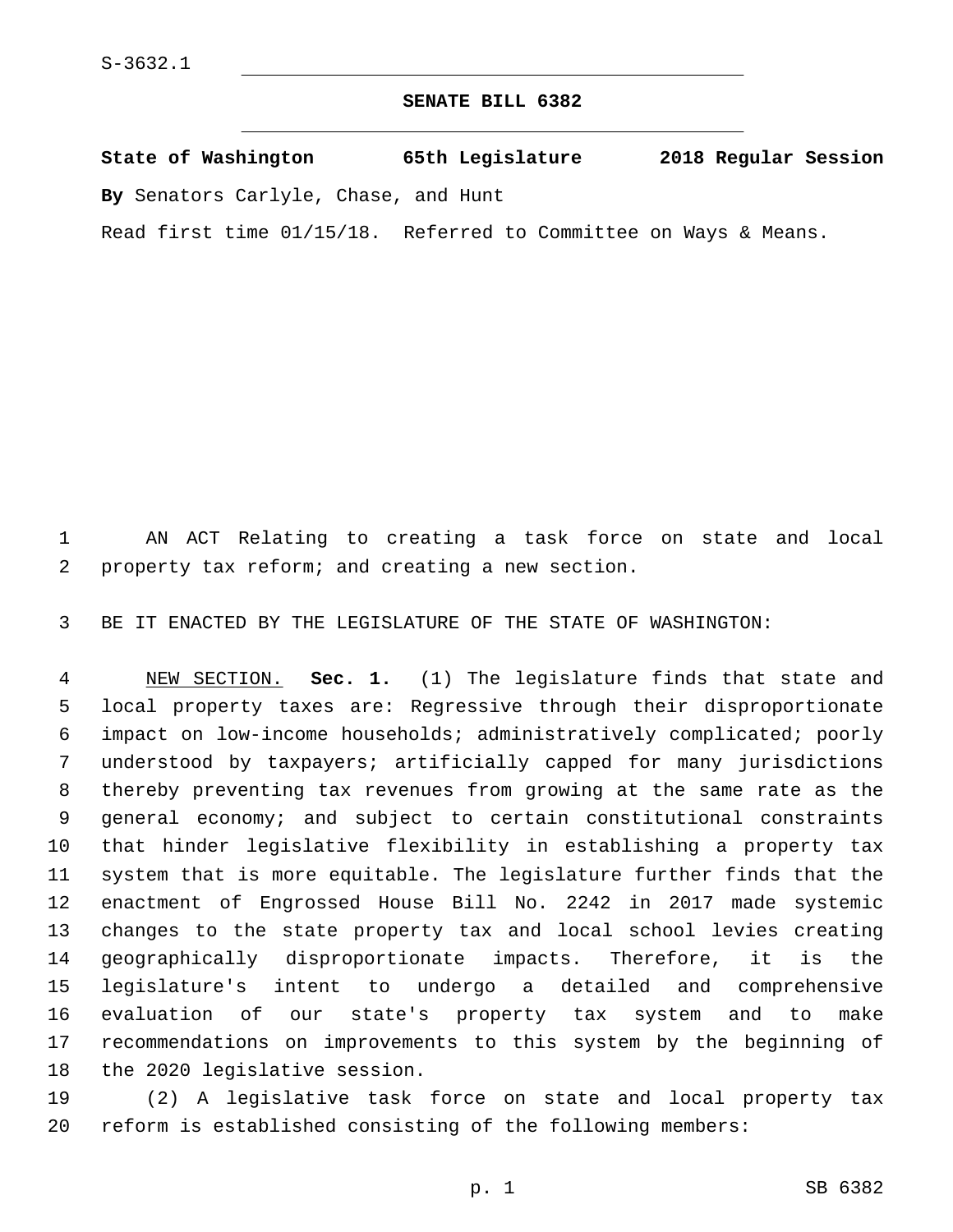(a) Two members from the house of representatives from each of the two largest caucuses appointed by the speaker of the house of 3 representatives;

 (b) Two members from the senate from each of the two largest 5 caucuses appointed by the president of the senate;

(c) The governor or the governor's designee;6

 (d) The director of the department of revenue or the department's 8 designee, who shall act as a nonvoting member;

 (e) Two county assessors appointed by the governor with one assessor from a county east of the crest of the Cascades and one assessor from a county west of the crest of the Cascades, if approved 12 by a majority of the legislative members appointed to the task force;

 (f) Two county treasurers appointed by the governor with one treasurer from a county east of the crest of the Cascades and one treasurer from a county west of the crest of the Cascades, if approved by a majority of the legislative members appointed to the 17 task force;

 (g) Two members of the academic community appointed by the governor, if approved by a majority of the legislative members appointed to the task force. The members must have expertise in economics, taxation, public policy, or other relevant expertise; and

 (h) Two members from the business community appointed by the governor, if approved by a majority of the legislative members 24 appointed to the task force.

 (3)(a) The task force must conduct a study of Washington's state and local property tax system and make recommendations to the legislature to improve the state's property tax system.

 (b) More specifically, the task force must examine and provide recommendations on improving the equity, adequacy, reliability, transparency, and simplicity of Washington's property tax system with 31 regard to the following issues:

 (i) Property taxes as a state and local government revenue 33 source;

 (ii) The fiscal impacts and efficacy of current exclusions to the state and local government property tax base in meeting public policy objectives and potential modifications to the inclusion or exclusion of properties in the property tax base based on such factors as the residential or commercial character of the property and any other factors the task force considers relevant in meeting the goals of improved equity, adequacy, reliability, transparency, and simplicity;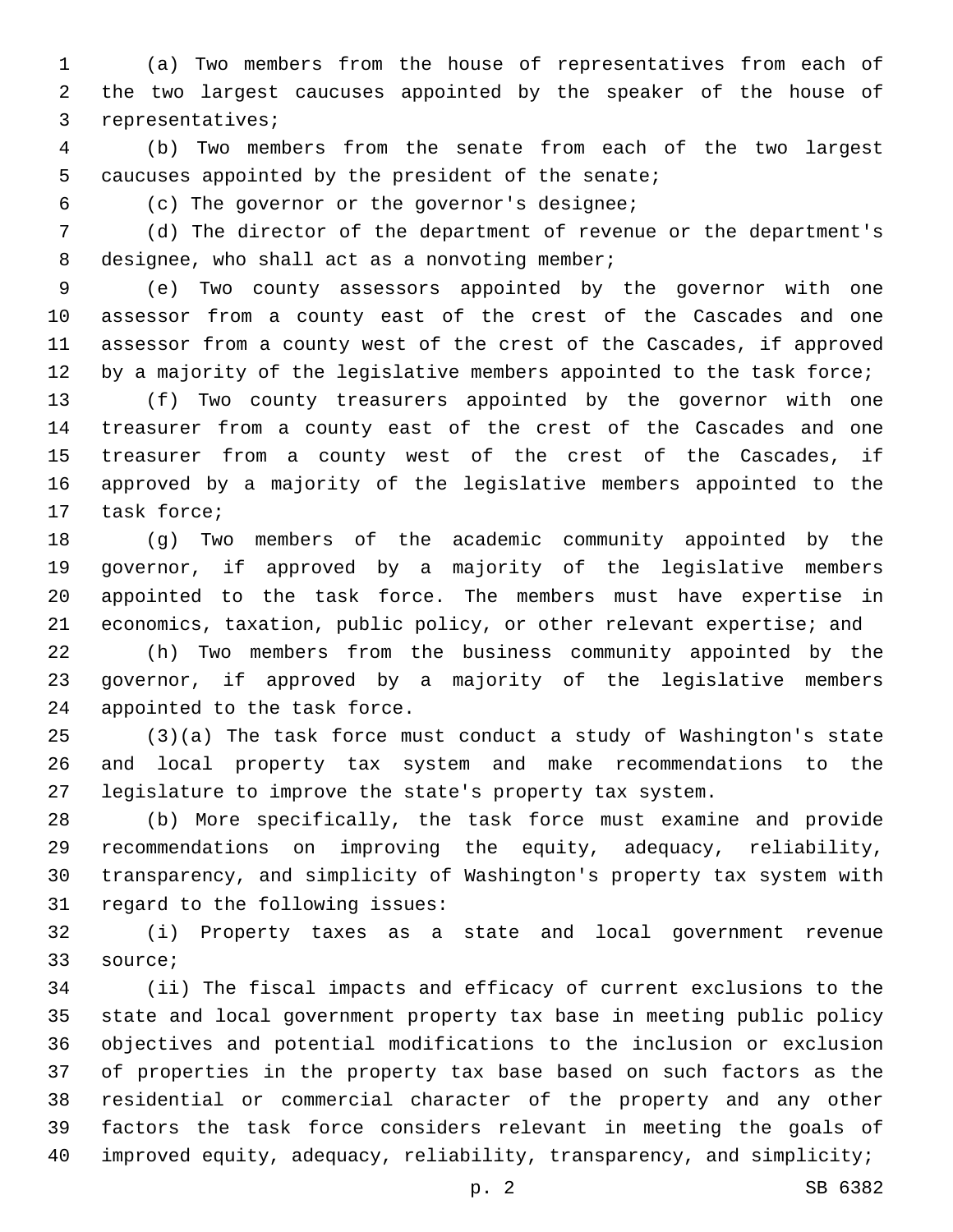(iii) Property tax assessment and collection procedures and 2 methods;

 (iv) The tax burden and regressive nature of property taxes. This includes an analysis of:4

 (A) The tax burden on homeowners contrasted with other types of 6 property owners;

 (B) The regressive nature of property taxes in comparison with 8 other existing and potential state and local revenue sources; and

 (C) Regional differences in the property tax burden across the 10 state; and

 (v) Potential amendments to the state Constitution to provide more legislative flexibility in designing a property tax system that is more equitable, adequate, reliable, transparent, and simple.

 (4) A majority of the voting members of the legislative task force constitutes a quorum for the transaction of business.

 (5) Official action by the task force requires the approval of a majority of the voting members of the legislative task force.

 (6) The legislative task force must elect one of its members to 19 serve as chair of the task force.

 (7) If there is a vacancy for any cause, the appointing authority must make an appointment to become immediately effective.

 (8) The task force must meet at times and places specified by the call of the chair or of a majority of the members of the legislative 24 task force.

 (9) The legislative task force may adopt rules necessary for the 26 operation of the legislative task force.

 (10) Legislative members of the legislative task force are entitled to reimbursement for travel expenses in accordance with RCW 44.04.120. Nonlegislative members of the task force are entitled to reimbursement for travel expenses in accordance with RCW 43.03.050 31 and 43.03.060.

 (11) The expenses of the legislative task force must be paid jointly by the senate and the house of representatives. Task force expenditures are subject to approval by the senate facilities and operations committee and the house of representatives executive rules 36 committee, or their successor committees.

 (12) Staff support for the legislative task force must be provided by the department of revenue, house of representatives office of program research, and senate committee services. County assessors and treasurers must provide any data or information